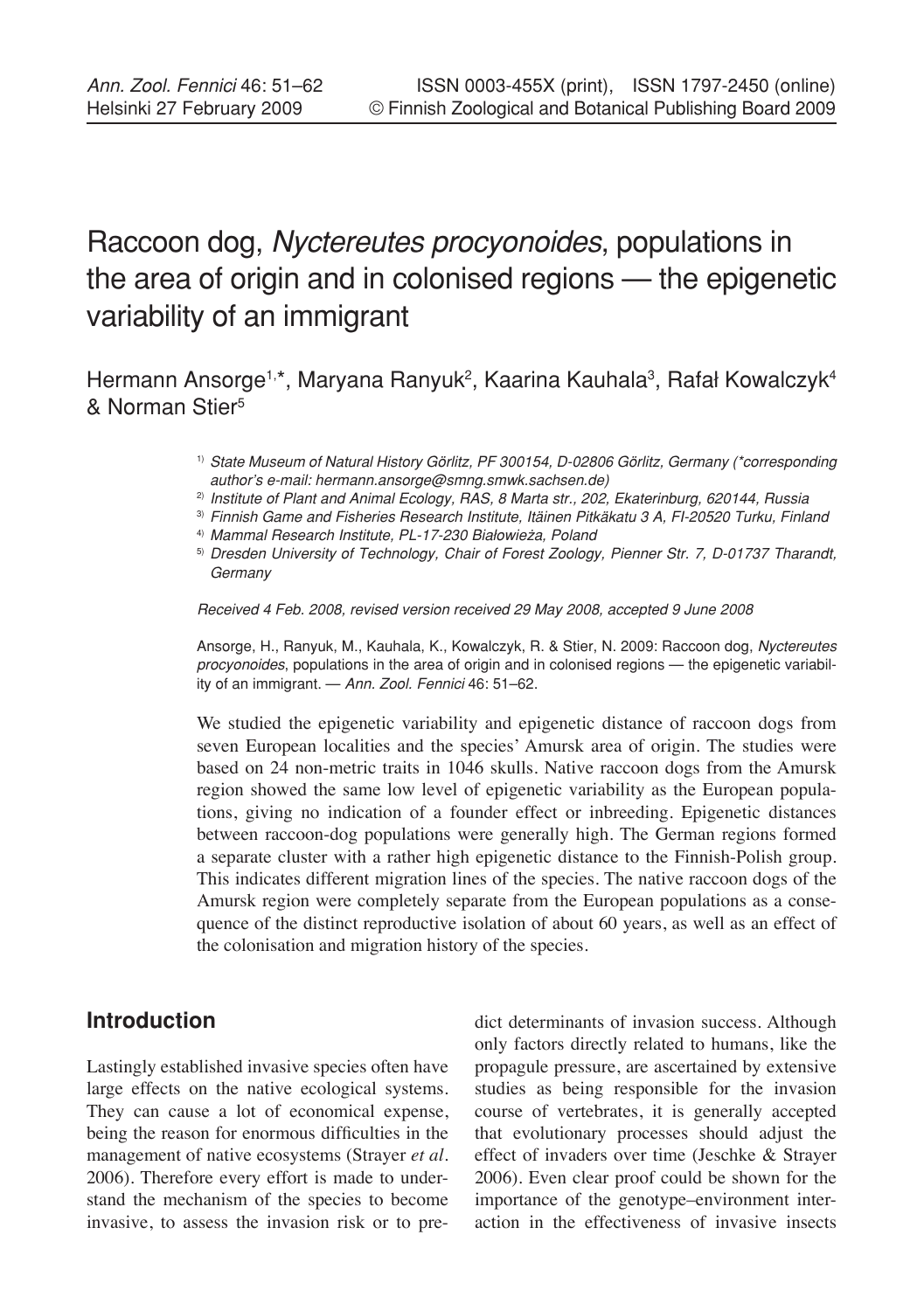(Boman *et al*. 2008), and in plants, genetic polymorphism and alterations are widely accepted as a main factor for the establishment of invasive species (Jahodová *et al*. 2007). On the other hand, investigations of the genetic variability of invasive mammal species are of particular interest for assessing the phylogenetic base of founder populations, the course and history of immigrations or the success of a permanent colonisation. However, genetic variability and relationship of European invasive mammals have hardly been investigated (Hollmann & Schröpfer 1999, Kruska & Schreiber 1999, Suchentrunk *et al*. 2002, Zachos *et al*. 2007).

Therefore, we used the chance given by the availability of huge collections of skulls of the invasive raccoon dog to estimate the epigenetic variation in non-metric characters as a result of genetic relationship. For the evaluation of genetic relations, not only new and modern molecular methods are taken into consideration nowadays. Morphological investigations of non-metric skeletal characters also reflect the actual genetic background of the phenotypic appearance. For this phenomenon the term "epigenetic" has been established at least since the middle of the last century (Berry & Berry 1967, Ansorge 2001). The non-metric characters offer the opportunity of utilising mammalian skulls kept in museum collections for genetic studies. This method is used here for the investigation of epigenetic variability in the raccoon dog as a very successful invasive species.

The natural range of the raccoon dog (*Nyctereutes procyonoides*) is the Far East, i.e. the Amur–Ussuri region in Russia as well as parts of China, northern Vietnam, Korea and Japan (Kauhala & Saeki 2004). From 1928 to 1955 the species was introduced into several locations in Siberia and the European part of the former Soviet Union, from where the raccoon dog has spread to central and northern Europe (Nowak & Pielowski 1964, Lavrov 1971, Heptner & Naumov 1974, Judin 1977, Nasimovich 1984, Nowak 1984), also colonizing western countries to different extents. Recently the raccoon dog has reached Switzerland and Macedonia (Weber *et al*. 2004, Cirovic 2006). Unfortunately, the precise origin of specific introduced populations is quite unknown. Nevertheless, they most likely

originally descended from populations from the most eastern part of the former Soviet Union because any import of raccoon dogs from foreign countries seems to be very unlikely.

This rapid expansion of a medium-sized carnivore is considered not to be only a phenomenon of the special population dynamics of the species (Ansorge & Stiebling 2001), but also represents a unique genetic field experiment, whereby repeated founder effects as well as secondary gene introgressions are assumed. Although the genetic variability and relationship have hardly been investigated, a first account of allozymic variability of German raccoon dogs was given by Suchentrunk *et al*. (2002). However, nothing is known about the genetic features of their populations of origin. Furthermore, this represents the first report on non-metric skull characters for this species.

The general aim of the study is on the one hand to compare the degree of epigenetic variability of the earlier or recently established populations with that of the native population to detect bottleneck effects after different periods. On the other hand, the epigenetic distances between the raccoon dog populations should provide information on their genetic relationship and the reproductive isolation as well as on the putative migration courses of the species.

# **Material and study areas**

The study is based on a total of 1046 raccoon dog skulls from seven European regions (Fig. 1) and the Amursk area of origin.

Only 58 specimens, trapped in 1968–1975, are from the Amursk district (region 1). The skulls are kept in the mammal collection of the Zoological Museum of the Moscow State University. The Amursk district is probably the region from where the first introduced populations descended (Nowak 1993). Raccoon dog habitats there are characterized by bogs, riverbanks or floodplains. Limiting factors of the population are food availability and other natural habitat conditions, but not human influence (Judin 1977). The abundance of the Amursk raccoon dogs is estimated to be  $0.3-0.4$  individuals per  $1 \text{ km}^2$ , but information is sparse (Heptner & Naumov 1974).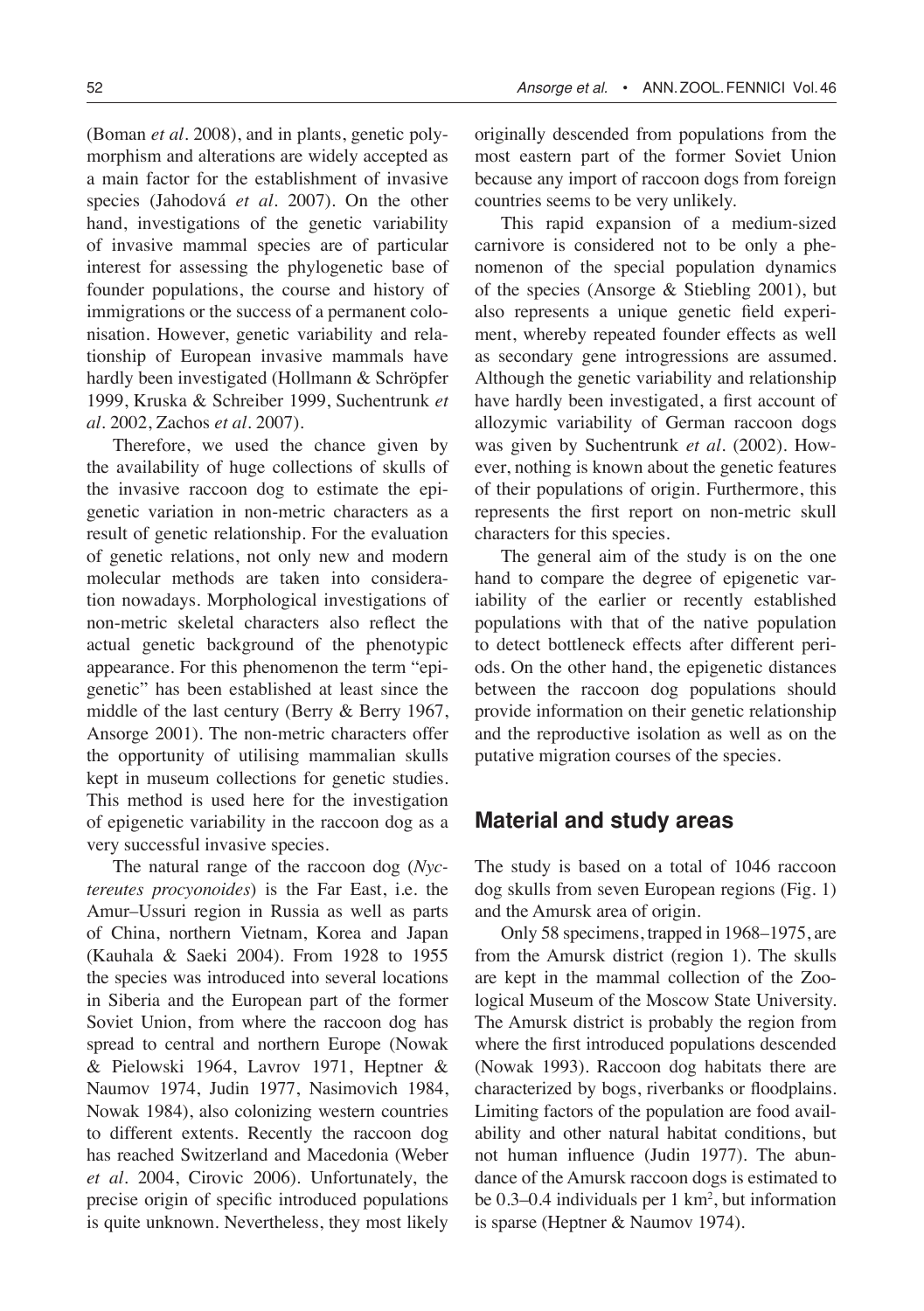Raccoon dogs had immigrated into southern Finland by the middle of the last century and became established between the 1960s and 1980s in southern and central Finland. Soon after this phase of increase, the Finnish material of 317 skulls was collected during a slight period of decline to about  $0.5$  individuals per  $1 \text{ km}^2$  (Helle & Kauhala 1995, Kauhala 1996). The collection material is kept in the Finnish Game and Fisheries Research Institute Turku. The skulls originated from the large provinces of Häme (region 2,  $n = 163$ ) and Kymi (region 3,  $n = 154$ ), typical southern Finnish landscapes partly composed of forest, bogs and numerous lakes, but also partly of agricultural landscapes. The raccoon dog is the most abundant carnivore species there.

Ninety skulls were collected in 1987–2005 from the comparatively small area (600 km2 ) of the Białowieża Primeval Forest (region 4) in eastern Poland. They are now kept in the collection of the Mammal Research Institute Białowieża. Raccoon dogs colonised the area in the early 1950s (Dehnel 1956), living there in deciduous and mixed forests of one of the best preserved woodlands in Europe. They reached a density of about 0.5–0.7 individuals per 1 km2 (Jędrzejewska & Jędrzejewski 1998). Raccoon dogs in Białowieża Primeval Forest became more numerous than two native carnivores — red fox and badger (Jędrzejewska & Jędrzejewski 1998, Kowalczyk *et al*. 2003).

Most of the material from Germany  $(n =$ 581) was collected between 1994 and 2003, and is kept in the collections of the State Museum of Natural History Görlitz and the Institute for Forest Botany and Zoology Tharandt. The first raccoon dogs invaded Germany in the middle of the 1960s, but did not become truly established until 1990 (Stubbe 1989, Ansorge 1998, Drygala *et al*. 2000). After a long period of sporadic occurrence and low population densities, the population has rapidly increased and regular reproduction has been noticed since about 1990 (Ansorge & Stiebling 2001). In Mecklenburg (region 5,  $n = 181$ ) and Brandenburg (region 6,  $n = 241$ ), abundant populations have been established within the last ten years. Their habitats extend from agricultural landscapes to largescale woodland interspersed by semi-natural postglacial structures such as bogs, morainic



**Fig. 1.** European raccoon dog sample areas: region 2 (Häme, Finland), region 3 (Kymi, Finland), region 4 (Białowieża, Poland), region 5 (Mecklenburg, Germany), region 6 (Brandenburg, Germany), region 7 (Upper Lusatian Pondland, Germany), region 8 (Upper Lusatian Hilly Country, Germany).

lakes and kettle holes. The smaller raccoon dog population of Upper Lusatia live in the Pondland district (region  $7, n = 110$ ) under very good feeding conditions, as well as in the Hilly Country, where they are influenced by high hunting pressure and road mortality (region  $8$ ,  $n = 49$ ). Raccoon dog densities of the four German regions were hard to estimate due to rapid population increase during the study period.

## **Methods**

#### **Age determination**

The data of all samples were divided in the two age classes: juvenile (up to one year old) and adult (older than one year) to evaluate the potential dependence of non-metric character expression on normal growth. We estimated the ages of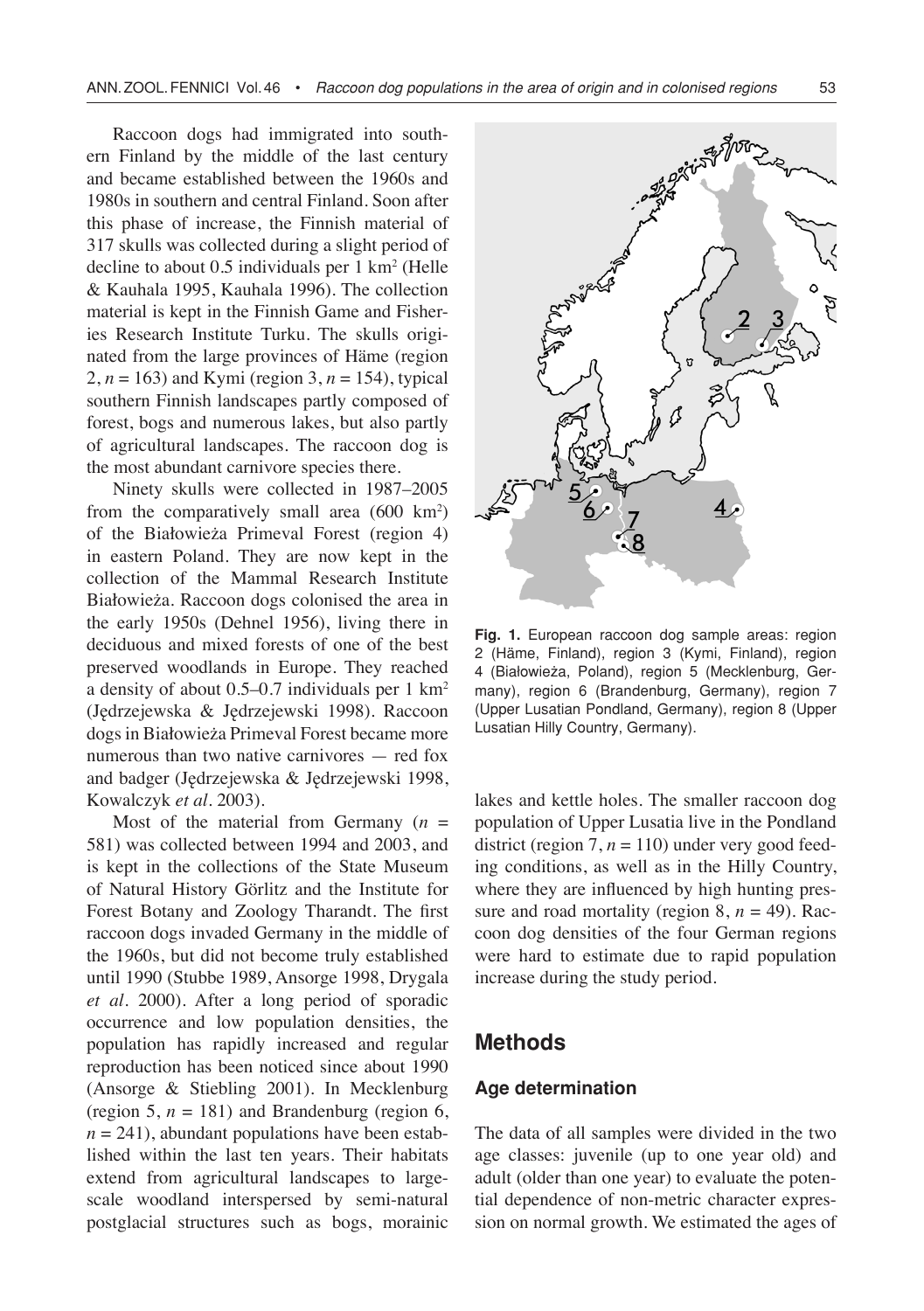



**Fig. 2.** Position of 24 non-metric characters in the raccoon dog skull.

the raccoon dogs by various skull-developmental criteria, such as teeth abrasion especially of incisors, obliteration of sutures, development of the postorbital constriction and the sagittal crest, as well as the roughness of the cranium surface. In addition, the age of all animals, except in the Amursk sample (region 1), was determined by longitudinal root sections of the canines and counting the incremental cementum lines (Driscoll *et al*. 1985, Kauhala & Helle 1990, Ansorge 1995). Sex determination was taken from the collection labels.

#### **Epigenetic analysis using of non-metric characters**

Non-metric skeletal characters are being increasingly used in epigenetic analyses. The use of non-metric traits for population genetics is based on the high heritability of non-metric characters (Berry 1978). Furthermore, the minor variants of non-metric skeletal characters are of lower importance for an organism than selectively more relevant traits. Therefore such traits are exposed to a minimum of selective pressure, qualifying them as epigenetic markers reflecting the genetic circumstances of the relevant phenotype.

To evaluate the epigenetic variability, a set of 24 non-metric characters were selected — 19

foraminal traits and five characters of the teeth (Fig. 2):

|            |           | 1 (Feth) <i>foramina ethmoidalia</i> completely |  |
|------------|-----------|-------------------------------------------------|--|
|            | separated |                                                 |  |
| $2$ (aFfr) |           | accessory foramen frontale present              |  |
|            |           | 3 (Ccd) canalis condylaris double               |  |

- 4 (Fosd) *foramen ovale* subdivided
- 5 (eFov) emissary foramen beside the *foramen ovale* present
- 6 (Hcd) *canalis hypoglossus* double
- 7 (Jfd) *foramen ugulare* double
- 8 (Pfs) *foramina postzygomatica* separated
- 9 (aAf) accessory *foramen alare* present
- 10 (aFoc1) accessory foramen beside *canalis opticus* 1 present
- 11 (aFoc2) accessory foramen beside *canalis opticus* 2 present
- 12 (Paf) accessory *foramen pterygoidea* present
- 13 (lCc) *canalis lacrimalis* completely separated
- 14 (aOf) accessory *foramen orbitale* present
- 15 (aSf) accessory *foramen sphenopalatinum*  present
- 16 (aZaf) accessory *foramen zygomaticum* present
- $17 (P<sup>1</sup>)$ ) first upper premolar missing
- 18 (aaFmd) accessory anterior *foramen mandibulare* present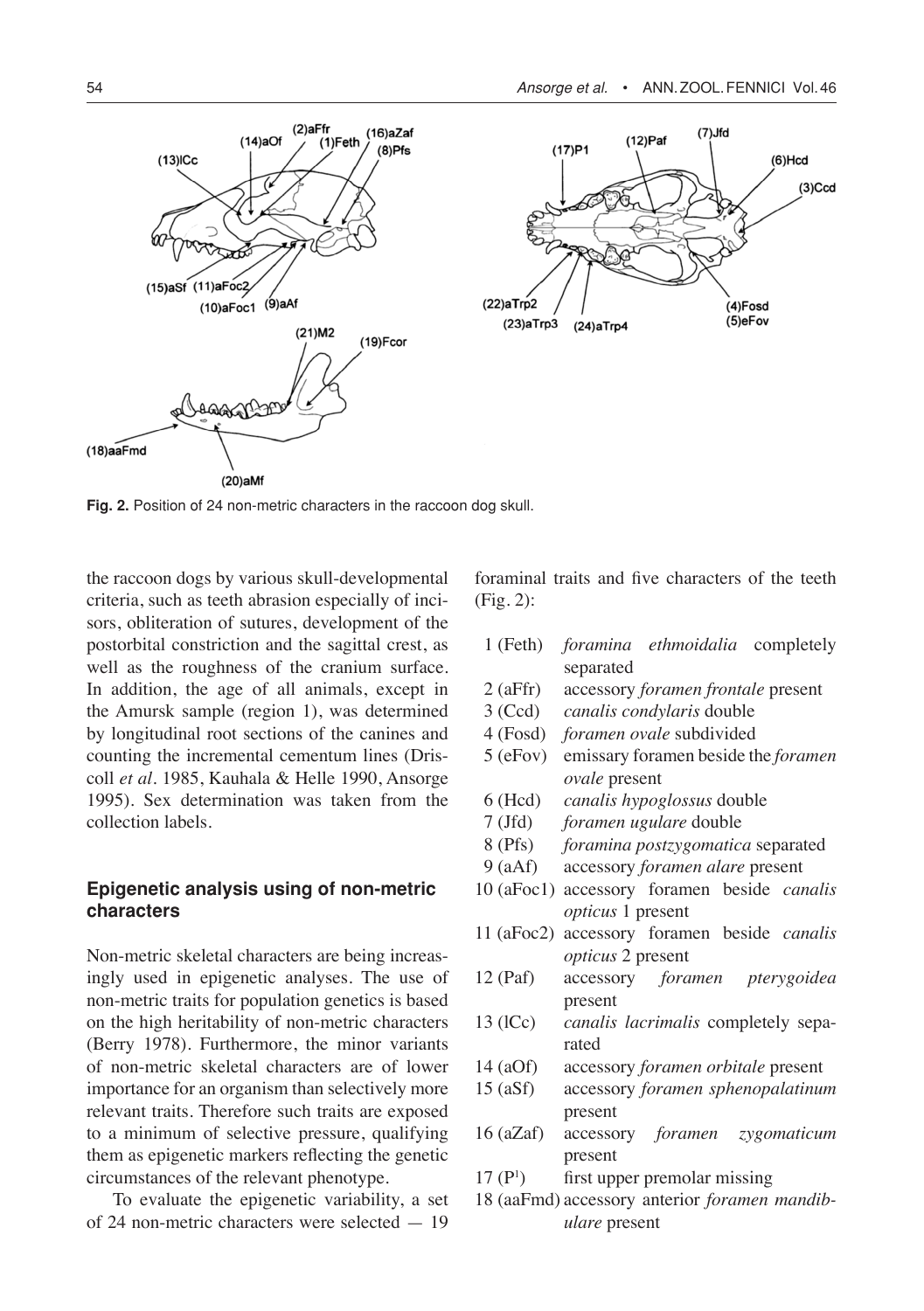| $19$ (Fcor)               | <i>foramen coronoidale</i> present   |
|---------------------------|--------------------------------------|
| $20$ (aMf)                | accessory foramen mentale present    |
| $21 \, (M_2)$             | last lower molar missing             |
| $22$ (aTrP <sup>2</sup> ) | accessory tooth roots in upper $P^2$ |
| $23$ (aTrP <sup>3</sup> ) | accessory tooth roots in upper $P^3$ |
| $24 \text{ (aTrP}^4)$     | accessory tooth roots in upper $P4$  |

Because to date no study on non-metric skull characters in the raccoon dog has been carried out, selection of skull characters was based on their frequency and variability and results of earlier studies on carnivores (Sjøvold 1977, Wiig & Lie 1979, Ansorge 1992, Ansorge & Stubbe 1995, Pertoldi *et al*. 1997). All characters occur bilaterally, and the traits were therefore registered on both sides of the skull separately.

#### **Data analyses**

We analysed all non-metric characters for their homogeneity in age and sex. The frequencies of the character expressions of the subsamples were compared using a  $\chi^2$ -test at a significance level of  $p = 0.05$  (Weber 1980), and we excluded sex- or age-dependent characters from further investigation.

The epigenetic variability of every single character resulted from the numerical difference from a frequency of 50%, and the epigenetic variability of the respective population is presented by the mean variability of all single characters of this population. According to Smith (1981), we calculated the degree of epigenetic variability  $I_{\infty}$ for a population sample as follows:

$$
I_{\rm ev} = 1 - \frac{\sum_{i=1}^{n} |50\% - F_i|}{n50\%} \tag{1}
$$

where  $n =$  number of characters and  $F_i =$  frequency of the *i*th character.

We used two methods for the evaluation of epigenetic divergence between the populations: Smith's "Mean Measure of Divergence" (MMD) derived from the Mahalanobis distances (Sjøvold 1977) and a standard discriminant analysis (Multrus & Lucyga 1996).

After eliminating age- and sex-dependent non-metric characters, all remaining traits were used to calculate the MMD using a formula (Eq. 2) proposed by Sjøvold (1977).

$$
MMD = \frac{1}{r} \sum_{i=1}^{r} (\Theta_{1i} - \Theta_{2i})^2 - v_i
$$
 (2)

where  $r =$  number of traits,  $n =$  sample size,  $p =$ frequency of traits,  $\Theta = \arcsin(1 - 2p)$ ,  $v_i = n_1^{-1}$  $+ n_2^{-1}$ .

Variance and standard deviation  $(S_{MMD})$  of the MMD being:

$$
S_{\text{MMD}} = \sqrt{\frac{2\sum_{i=1}^{r} v_i^2}{r^2}}
$$
 (3)

indicated the statistical significance at the level of  $p = 0.05$  to be MMD  $> 2S_{MMD}$ .

We compared all population samples with each other with MMD calculations. For their abstraction by a cluster tree, we chose the "unweighted pair group method with arithmetic average" (UPGMA) because this tree reflects the phenotypic similarities originally developed for constructing taxonomic phenograms. The UPGMA employs a sequential clustering algorithm, in which the tree is built stepwise. Clustering of the MMD matrix was performed with NTSYS-pc (Numerical Taxonomy and Multivariate Analysis System) (Rohlf 1994).

Additionally, we carried out a "Standard Discriminant Analysis" (Multrus & Lucyga 1996) to determine which characters discriminate between the samples. The standard discriminant analysis results in statistically supported distances between the groups and means of canonical discriminant functions for samples. The separations between the groups are calculated as Squared Mahalanobis Distances (Lindeman *et al*. 1980). Another purpose of applying the discriminant analysis is the issue of predictive classification of cases. The classification matrix shows the number of cases that were correctly classified and those that were misclassified. For the standard discriminant analysis, we selected 640 specimens using only adult animals and skulls with the complete data set. For this standard model, left and right sides of the bilateral traits were pooled and geographical localities were used as the grouping variable.

## **Results**

The analysis of the chosen non-metric characters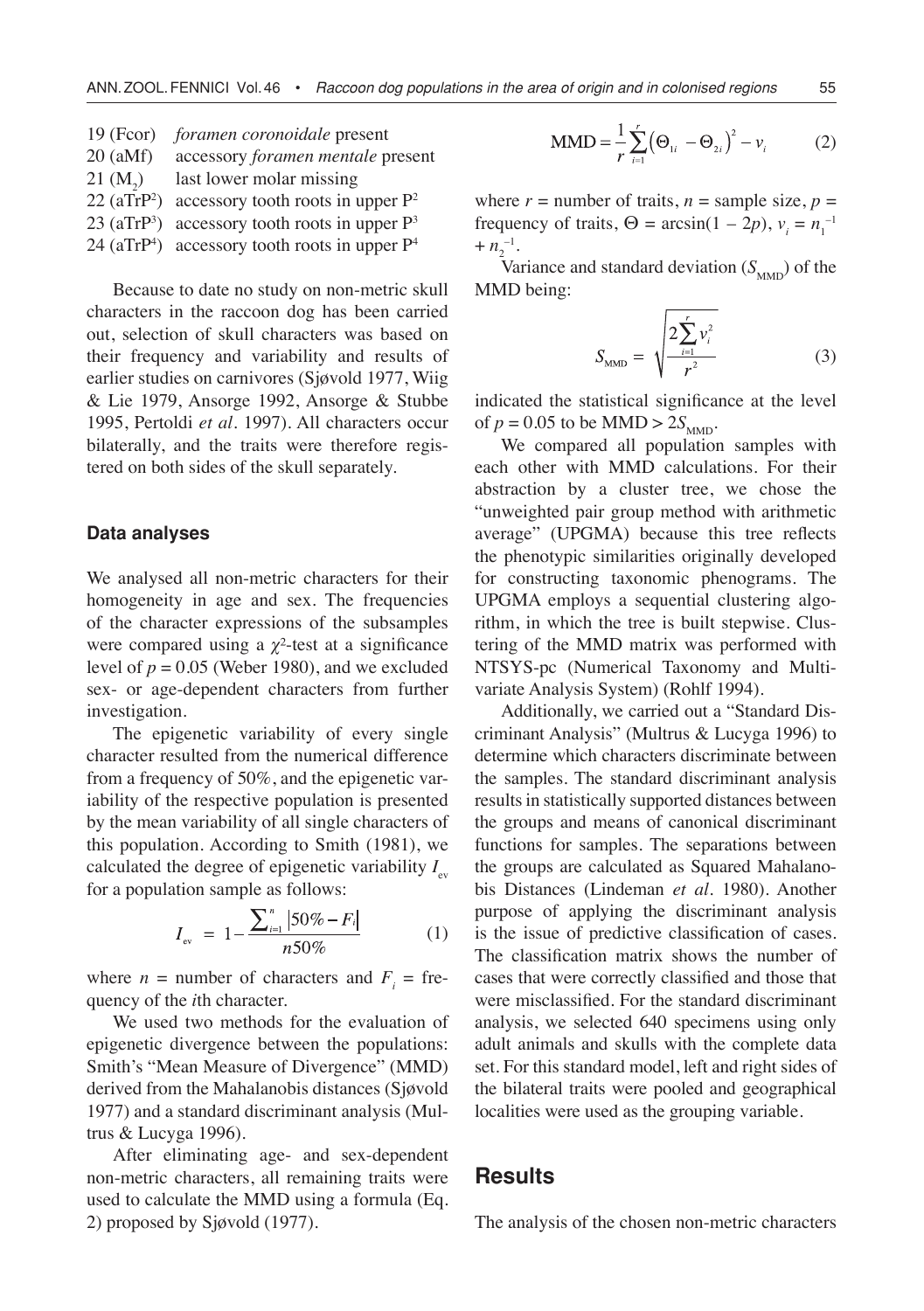of homogeneity in age and sex supported age dependence in five characters (1 Feth, 2 aFfr, 3 Ccd, 18 aaFmd, 20 aMf) and sex-specific expression in one character (9 aAf). We excluded these traits from further analysis.

#### **Epigenetic variability**

The epigenetic variability  $(I_{ev})$  of all raccoondog samples pooled together was 0.30 (Table 1). The lowest epigenetic variability was found in the Białowieża population (0.17), whereas three of the German samples as well as one of the Finnish samples showed slightly higher indices (0.31–0.35). Raccoon dogs from the area of origin (Amursk region) ranked within the range of the general epigenetic variability (0.28; Table 1). It indicates neither geographical nor temporal tendencies.

**Table 1.** Epigenetic variability  $I_{\text{ev}}$  of the raccoon dog samples based on 18 non-metric skull characters (*n* = 1046).

| Regions                    |      |
|----------------------------|------|
| 1. Amur (Russia)           | 0.28 |
| 2. Häme (Finland)          | 0.27 |
| 3. Kymi (Finland)          | 0.35 |
| 4. Białowieża (Poland)     | 0.17 |
| 5. Mecklenburg (Germany)   | 0.26 |
| 6. Brandenburg (Germany)   | 0.35 |
| 7. Pondland (Germany)      | 0.31 |
| 8. Hilly Country (Germany) | 0.32 |
| Average                    | 0.30 |

#### **Epigenetic population divergence**

Epigenetic divergence analysis carried out by pair-wise comparisons of the samples (MMD calculations) and based on the remaining 18 characters resulted in a very variable epigenetic differentiation of the raccoon dog populations (Table 2). All regions showed a generally high level of significant epigenetic differentiation (range: 0.19–1.13), except for two natural units within the geographical region of Upper Lusatia (not significant), and geographically directly neighbouring samples from the two Finnish and three of four German regions, which each showed at least tenfold lower MMDs than all other pairwise comparisons (range:  $-0.01$  to 0.03). The divergence between the putative original population from Amursk and the introduced populations gave the highest values (range: 0.69–1.13; Table 2).

The resulting cluster tree (Fig. 3) showed a very impressive pattern of generally highly distant groups except between the two neighbouring regions mentioned above. The most northern German population (region 5, Mecklenburg) was clearly separated from the other German regions. The German regions together formed a separate cluster with a rather high epigenetic distance to the Finnish-Polish group. The native raccoon dogs of the Amursk region were completely separated from the European populations (Fig. 3).

Supplementary calculations using a Standard Discriminant Analysis significantly discriminated raccoon-dog samples by all characters except for four traits (7 Jfd, 21 M2, 22 aTrP2, 24 aTrP4). Distances between the geographically neighbouring samples 6 (Brandenburg), 7

**Table 2.** Mean measures of divergence (MMD) between the raccoon dog populations based on 18 non-metric skull characters (*n* = 1046). Asterisks indicate statistical significance (*p* < 0.05).

|                            | $\overline{c}$ | 3       | $\overline{4}$ | 5       | 6       |         | 8       |
|----------------------------|----------------|---------|----------------|---------|---------|---------|---------|
|                            |                |         |                |         |         |         |         |
| 1. Amur (Russia)           | $0.69*$        | $0.70*$ | $1.13*$        | $0.82*$ | $0.74*$ | $0.87*$ | $0.90*$ |
| 2. Häme (Finland)          |                | $0.02*$ | $0.19*$        | $0.40*$ | $0.39*$ | $0.57*$ | $0.58*$ |
| 3. Kymi (Finland)          |                |         | $0.22*$        | $0.39*$ | $0.36*$ | $0.55*$ | $0.55*$ |
| 4. Białowieża (Poland)     |                |         |                | $0.55*$ | $0.63*$ | $0.84*$ | $0.82*$ |
| 5. Mecklenburg (Germany)   |                |         |                |         | $0.27*$ | $0.40*$ | $0.37*$ |
| 6. Brandenburg (Germany)   |                |         |                |         |         | $0.02*$ | $0.03*$ |
| 7. Pondland (Germany)      |                |         |                |         |         |         | $-0.01$ |
| 8. Hilly Country (Germany) |                |         |                |         |         |         |         |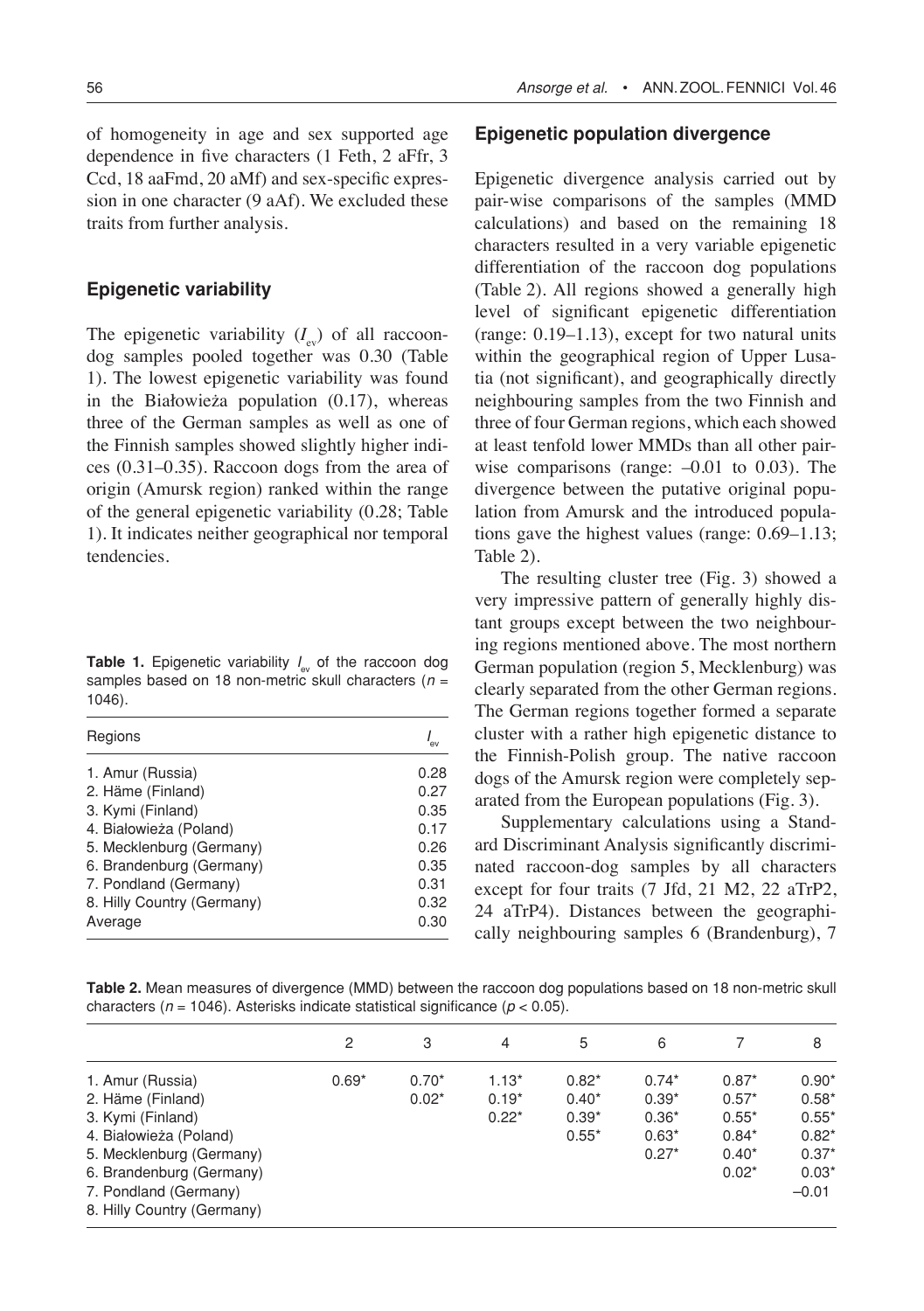

**Fig. 3.** Unweighted pairgroup average (UPGMA) dendrogram of epigenetic distances based on the mean measure of divergence (MMD) derived from 18 non-metric skull characters of the raccoon dog samples  $(n = 1046)$ .

(Upper Lusatia Pondland) and 8 (Upper Lusatia Hilly Country) were not significant (range: 0.67–1.37), whereas all other regions were significantly separate from one another (range: 1.99–68.77; Table 3). The distances between the Amursk population and the European populations were much higher (range: 28.5–68.77) than between introduced populations (range: 1.99– 22.03; Table 3). The largest percentage of correct classification was found for the Amursk region sample (96.4%), while the average amounted to 61.7% (Table 4).

The results of the canonical analysis of variables showed that 93.3% of the explained data

**Table 3.** *F* values for distances between groups for the standard discriminant analysis of raccoon dog samples based on 18 non-metric skull characters (*n* = 640). Asterisks indicate statistical significance (*p* < 0.05).

|                            | 2      | 3       | 4       | 5        | 6        |          | 8        |
|----------------------------|--------|---------|---------|----------|----------|----------|----------|
| 1. Amur (Russia)           | 52.70* | 55.86*  | 45.40*  | 54.65*   | 68.77*   | 42.23*   | $28.50*$ |
| 2. Häme (Finland)          |        | $1.99*$ | $5.36*$ | 14.02*   | 19.86*   | $12.55*$ | $7.51*$  |
| 3. Kymi (Finland)          |        |         | $5.61*$ | 14.84*   | $22.03*$ | 13.94*   | $7.82*$  |
| 4. Białowieża (Poland)     |        |         |         | $13.57*$ | $17.18*$ | 13.62*   | $9.12*$  |
| 5. Mecklenburg (Germany)   |        |         |         |          | $12.32*$ | $8.20*$  | $5.32*$  |
| 6. Brandenburg (Germany)   |        |         |         |          |          | 1.37     | 1.24     |
| 7. Pondland (Germany)      |        |         |         |          |          |          | 0.67     |
| 8. Hilly Country (Germany) |        |         |         |          |          |          |          |

**Table 4.** Classification matrix for standard discriminant analysis of raccoon dog samples based on 18 non-metric skull characters  $(n = 640)$ .

|                                                                                                                                                                                                     | 2  | З  | 4            | 5  | 6   |    | 8 | Percentage correct |
|-----------------------------------------------------------------------------------------------------------------------------------------------------------------------------------------------------|----|----|--------------|----|-----|----|---|--------------------|
| 53                                                                                                                                                                                                  |    | 0  | 0            | 0  |     | 0  | 0 | 96.4               |
| 2                                                                                                                                                                                                   | 37 | 25 | 16           | 4  | 11  | 0  | 0 | 38.9               |
| 4                                                                                                                                                                                                   | 18 | 55 | 9            | 9  | 11  | 0  | 0 | 51.9               |
| 0                                                                                                                                                                                                   | 4  | 4  | 30           | 2  | 2   | 0  | 0 | 71.4               |
| 9                                                                                                                                                                                                   | 0  | 5  | 0            | 61 | 18  |    | 2 | 63.5               |
| 3                                                                                                                                                                                                   | 3  |    | <sup>0</sup> | 16 | 145 | 10 | 3 | 80.1               |
| 0                                                                                                                                                                                                   |    | 0  | 0            | 2  | 26  | 12 |   | 28.6               |
| 0                                                                                                                                                                                                   | 0  | 0  |              | 0  | 17  | 3  | 2 | 8.7                |
| 1. Amur (Russia)<br>2. Häme (Finland)<br>3. Kymi (Finland)<br>4. Białowieża (Poland)<br>5. Mecklenburg (Germany)<br>6. Brandenburg (Germany)<br>7. Pondland (Germany)<br>8. Hilly Country (Germany) |    |    |              |    |     |    |   |                    |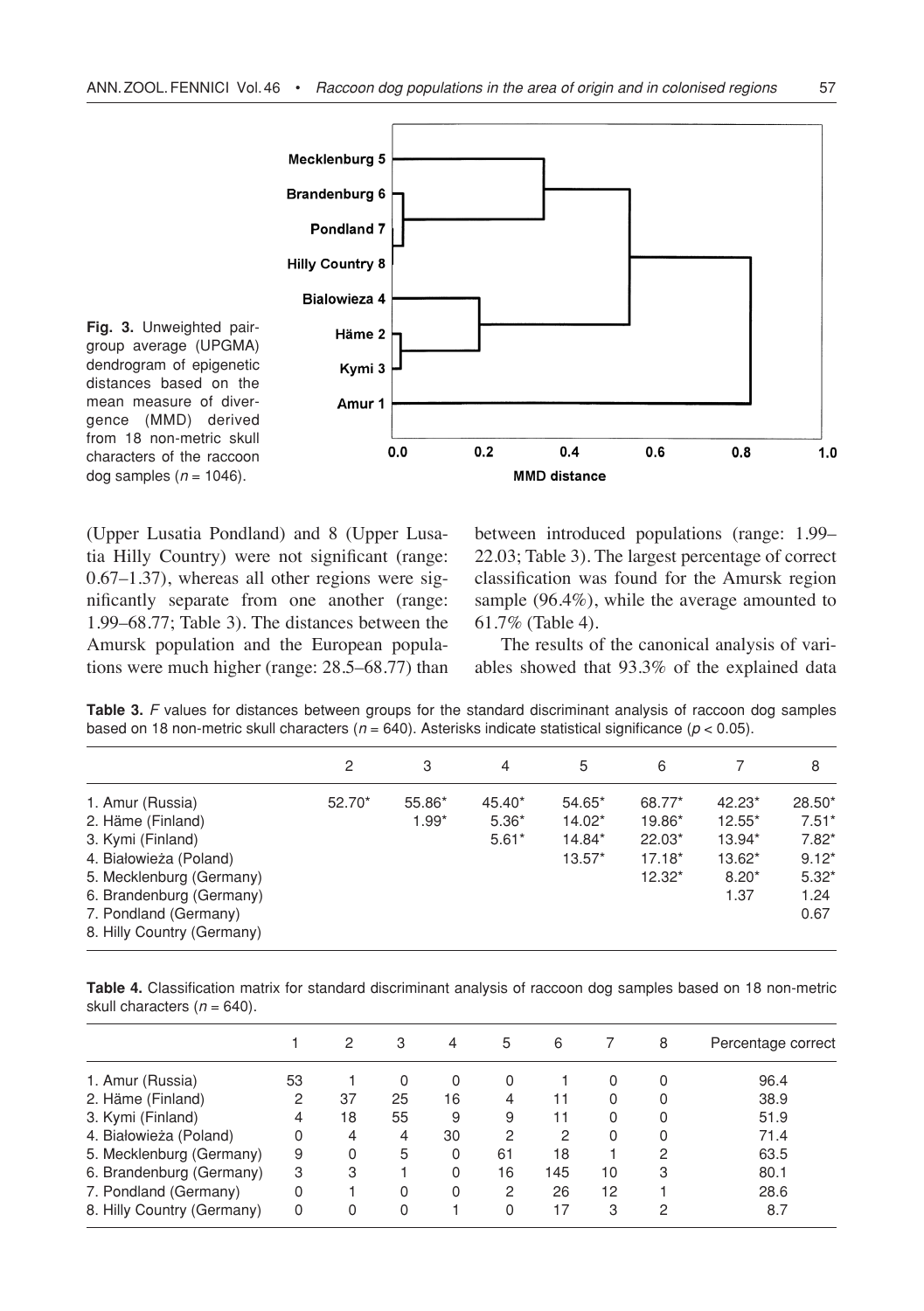

**Fig. 4.** Means of canonical discriminant functions for the region resulting from standard discriminant analysis of raccoon dog samples based on 18 nonmetric skull characters (*n*  $= 640$ ).

variability was given by the first three Canonical Discriminant Functions (CDF). Of these, 54.4% of the explained data variability was from CDF1, which separates the Amursk Region sample from all European samples of raccoon dogs (Fig. 4). CDF2 discriminated the four German samples from the Finnish and Polish populations of raccoon dogs. The main results of the standard discriminant analysis are:

- 1. The majority of the considered non-metric traits significantly discriminate the raccoondog samples.
- 2. The Amursk region sample shows the best correct classification and the strongest discrimination by non-metric traits from other samples.
- 3. German samples are significantly separated from the other European samples.

These relations correspond very well to the results of the UPGMA cluster of the mean measure of divergence.

# **Discussion**

The analysis of epigenetic variability within and between populations has become more and more attractive. Knowledge is needed for conservation and to solve the questions of genetic isolation, inbreeding or bottleneck effects, especially with regard to endangered species (Ansorge & Stubbe 1995, Baranov *et al*. 1997, Pertoldi *et al*. 1997, Pertoldi *et al*. 1998, Grobler *et al*. 1999, Pertoldi

*et al*. 2000). However, comparably little attention has been paid to the exceptional genetic condition of newly established or introduced species. Especially problems of founder effects or the course of historic immigration and colonisation have to be taken into consideration as well as questions of phylogenetic, micro-evolutionary or ecogenetic causation (Wiig & Lie 1979, Pankakoski 1985, Suchentrunk *et al*. 1998). The present study of the raccoon dog, a neobiotic flagship species, deals with all these problems. This is due to the long and complicated history of introduction and immigration of the species within Europe. It is most probable that all animals introduced within the former Soviet Union are descendants of the Amursk region population (Judin 1977). Although first introductions started in 1928 at least in the Ukraine (Nowak 1993) and the raccoon dog had arrived in Finland by the second half of the 1930s (Helle & Kauhala 1987), the majority of the approximately 9000– 10 000 captive-bred animals had been released at several places in the beginning of the 1950s. In addition, all farmed animals had been set free during the Second World War. However, after the 1950s, the raccoon-dog populations dispersed spontaneously without active human support. Thus, these introductions should have resulted in several repeated founder effects as well as broad gene transfer. Furthermore, after expansion to Eastern Germany, for example, the raccoon dogs were scarce for about 30 years (Stubbe 1989, Ansorge 1998) and might have been affected by rabies, parasites and heavy hunting pressure. This may have been the cause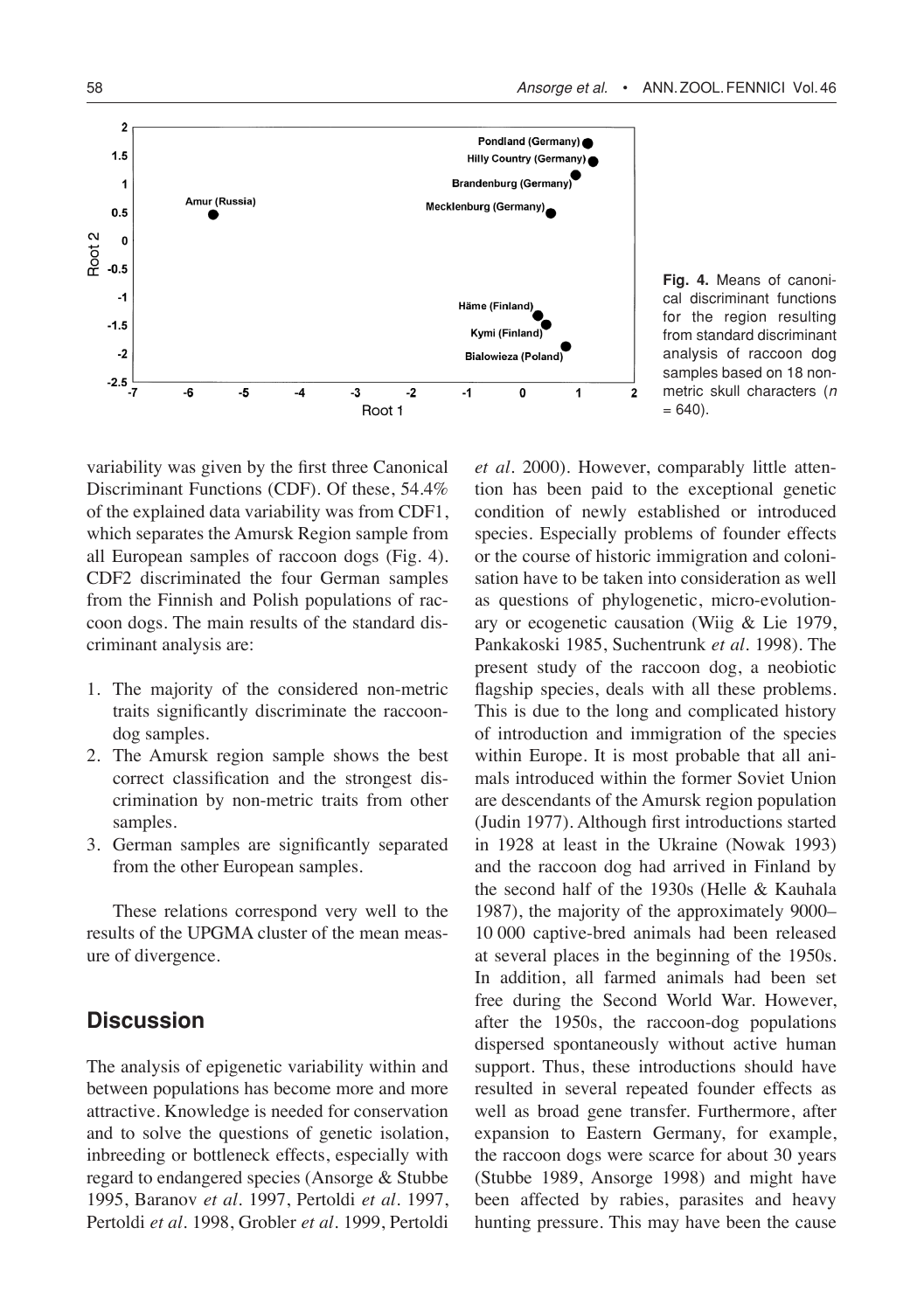for bottleneck effects or ecogenetic and microevolutionary processes. The recent population increase probably resulted from reproduction of the few resident animals with decreased mortality rate as well as from immigrating raccoon dogs. All these facts and possibilities were taken into account during evaluation of the epigenetic analysis results of the raccoon dog as an unintentional genetic field experiment.

Against this background, the pattern of epigenetic variability within the populations seems easier to interpret. The epigenetic variability of most European populations is well around that of the original Amursk population (region 1), probably due to the high number of released founder animals and the long time period of population establishment. Newly colonised areas in Germany show the same range of epigenetic variability as the two Finnish populations established about two decades earlier. There is no indication of lower epigenetic variability in more recently established populations of the raccoon dog. Only raccoon dogs from the Białowieża Primeval Forest have a slightly lower variability, even lower than the Amursk population, but giving no indication of any potential founder effect. This estimation is mainly based on the overall slightly lower epigenetic variability of the raccoon dog (0.30) than that of other European carnivore species. According to data from Upper Lusatia in eastern Germany, the native carnivores such as the polecat *Mustela putorius* (0.32), the pine marten *Martes martes* (0.35), the Eurasian otter *Lutra lutra* (0.41) and the badger *Meles meles*  (0.45) show higher variability than the raccoon dogs from the same region (0.31–0.32) (Ansorge 1992, Ansorge 1994, Ansorge & Stubbe 1995, Eichstädt *et al*. 1997). Low allozyme variability of German raccoon dogs was also found by Suchentrunk *et al*. (2002). The results of the present study, i.e. even lower epigenetic variability in the Amursk population, confirms their hypothesis that this low level "might be typical for this species, rather than a consequence of a founder effect following its introduction to Europe" (Suchentrunk *et al*. 2002). This corresponds well with the generally low adaptability of the non-metric characters (Bachau 1988).

Analysis of the epigenetic distances between raccoon-dog populations obtained from both

methods — mean measure of divergence and discriminant analysis — resulted in a clear and absolute correspondence. The epigenetic distances of the studied populations were generally high, being at levels hardly found in any other mammalian species (Ansorge 2001). Even considering the relatively low epigenetic variability of the raccoon dog, this should obviously be the effect of the colonisation history of the species. In particular, the original raccoon dogs of the Amursk region are completely distinct from the European populations. This is most likely a consequence of the complete reproductive isolation of about 60 years as well as of repeated founder effects in the European pioneer populations, which can no longer be detected from recent specimens. Any kind of short-term evolution induced by environmental influences like the general changes in size of the acclimatised raccoon dogs (Sorokin 1953) must be excluded as the reason of epigenetic divergence because of the high heritability of non-metric characters and their minimal exposition to any selection pressure (Bachau 1988, Pankakoski & Hanski 1989). Although there are some hints of differentiating non-metric characters related to environmental changes in reacclimatised populations of the Siberian sable *Martes zibellina*  (Monakhov 2001) and in acclimatised muskrats *Ondatra zibethicus* (Vasilyev *et al*. 1999) these single traits cannot influence the evolutionary process regarding the majority of conservative constant characters.

Within the European populations, the cluster tree and the canonical discriminant function means show identical and very interesting patterns. The German samples form a separate cluster with a rather high epigenetic distance to the Finnish-Polish group. Considering the geographic situation, a distinct Finnish cluster was to be expected. The Finnish regions and the Białowieża region were colonised by the raccoon dog much earlier than Germany (Nowak & Pielowski 1964), possibly during the same immigration phase after the Second World War. However, it is only certain that the German raccoon dogs do not descend from the established population from the Białowieża Primeval Forest. Also the relatively large distances between the raccoon dogs from Mecklenburg and those from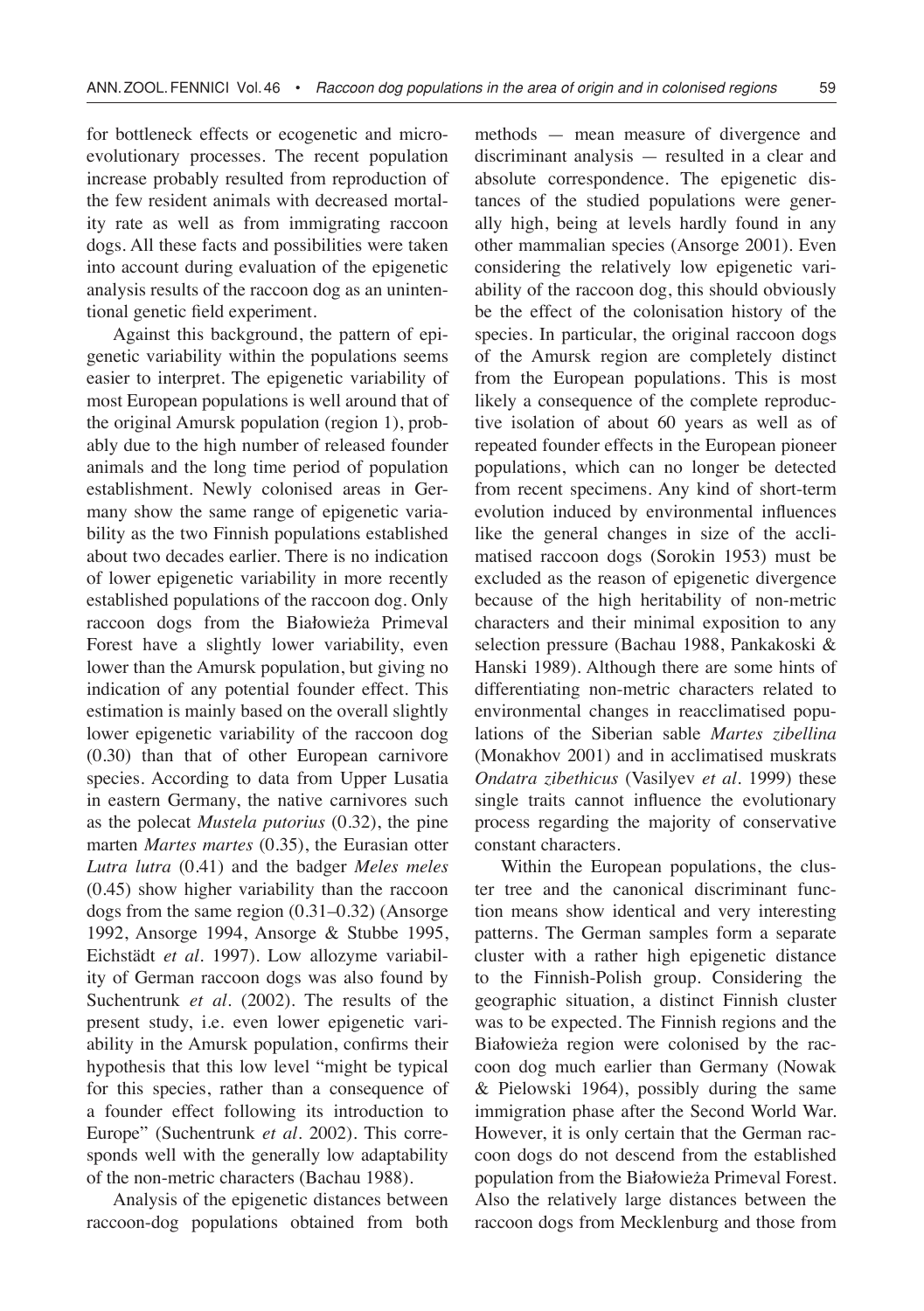the three southern German regions indicate different immigration lines of the species in time and space. Interestingly, small epigenetic differences between the American mink *Mustela vison* populations in Norway had been found by Wiig and Lie (1979), although this invasive carnivore species escaped several times from many distant farms over a period of about 30 years. After the American mink had attained a continuous distribution in Norway, gene-flow could occur and minimise the founder effects in the opinion of the authors. In contrast, in the present study, the raccoon dog shows a well-differentiated epigenetic population structure depending mainly on the colonisation history responsible for the huge epigenetic distances and on the geographic distance, which impeded the genetic exchange up to now.

#### **Acknowledgments**

We express our gratitude to the curators of the Zoological Museum of the Moscow State University for the access to the Amursk collection material. We honestly thank Leena Lindström and the anonymous reviewers for their helpful comments. Sincere thanks go to David Russell (Görlitz) and Herbert Boyle (Görlitz) for English revision. Parts of the study were supported by the research program Collegium Pontes 2004.

# **References**

- Ansorge, H. 1992: Craniometric variation and nonmetric skull divergence between populations of the pine marten, *Martes martes*. — *Abhandlungen und Berichte des Naturkundemuseums Görlitz* 66: 9–24.
- Ansorge, H. 1994: Verbreitung und Biologie des Iltis, *Mustela putorius*, in der Oberlausitz. — *Abhandlungen und Berichte des Naturkundemuseums Görlitz* 68: 1–16.
- Ansorge, H. 1995: Notizen zur Altersbestimmung nach Wachstumslinien am Säugetierschädel. — *Wissenschaftliche Beiträge der Universität Halle* 1995: 95–102.
- Ansorge, H. 1998: Biologische Daten des Marderhundes aus der Oberlausitz. — *Abhandlungen und Berichte des Naturkundemuseums Görlitz* 70: 47–61.
- Ansorge, H. 2001: Assessing non-metric skeleton characters as a morphological tool. — *Zoology* 104: 268–277.
- Ansorge, H. & Stiebling, U. 2001: Die Populationsbiologie des Marderhundes (*Nyctereutes procyonoides*) im östlichen Deutschland — Einwanderungsstrategie eines Neubürgers? — *Beiträge zur Jagd- und Wildforschung* 26: 247–254.
- Ansorge, H. & Stubbe, M. 1995: Nonmetric skull divergence in the otter — assessing genetic insulation of populations. — *IUCN Otter Specialist Group Bulletin* 11: 17–30.
- Bachau, V. 1988: Non-metrical variation in wild mammals: a bibliography. — *Mammal Review* 18: 195–200.
- Baranov, A. S., Pucek, Z., Kiseleva, E. G. & Zakharov, V. M. 1997: Developmental stability of skull morphology in European bison *Bison bonasus*. — *Acta Theriologica*  42, suppl: 79–85.
- Berry, A. C. 1978: Anthropological and family studies on minor variants of the dental crown. — In: Butler, P. M. & Joysey, K. A. (eds.), *Development, function and evolution of teeth*: 81–98. Academic Press, London.
- Berry, A. C. & Berry, R. J. 1967: Epigenetic variation in the human cranium. — *Journal of Anatomy* 101: 361–379.
- Boman, S., Grapputo, A., Lindström, L., Lyytinen, A. & Mappes, J. 2008: Quantitative genetic approach for assessing invasiveness: geographic and genetic variation in life-history traits. — *Biological Invasions*, doi: 10.1007/s10530-007-9191-0.
- Cirovic, D. 2006: First record of the raccoon dog (*Nyctereutes procyonoides* Gray, 1834) in the former Yugoslav Republic of Macedonia. — *European Journal of Wildlife Research* 52: 136–137.
- Dehnel, A. 1956: Nowy ssak dla fauny polskiej *Nyctereutes procynoides* (Gray). — *Chrońmy Przyrodę Ojczystą* 12: 17–21.
- Driscoll, K. M., Jones, G. S. & Nichy, F. 1985: An efficient method by which to determine age of carnivores, using dentine rings. — *Journal of Zoology*, *London* 205: 309–313.
- Drygala, F., Mix, H. M., Stier, N. & Roth, M. 2000: Preliminary findings from ecological studies of the raccoon dog (*Nyctereutes procyonoides*) in eastern Germany. — *Zeitschrift für Ökologie und Naturschutz* 9: 147–152.
- Eichstädt, H., Ansorge, H., Hofmann, T. & Stubbe, M. 1997: Populationsdifferenzierung beim Dachs — epigenetische Unterscheidung. — *Berichte der Naturforschenden Gesellschaft der Oberlausitz* 6, suppl: 11.
- Grobler, P. J., Taylor, P. J., Pretorius, M. D. & Anderson, C. P. 1999: Fluctuating asymmetry and allozyme variability in an isolated springbok *Antidorcas marsupialis* population from the Chelmsford Nature Reserve. — *Acta Theriologica* 44: 183–193.
- Helle, E. & Kauhala, K. 1987: Supikoiran leviämishistoria ja kantojen nykytila. — *Suomen Riista* 34: 7–21.
- Helle, E. & Kauhala, K. 1995: Reproduction in the raccoon dog in Finland. — *Journal of Mammalogy* 76: 1036–1046.
- Heptner, V. G. & Naumov, N. P. 1974: *Die Säugetiere der Sowjetunion, vol. 2*. — Fischer Verlag, Jena.
- Hollmann, H. & Schröpfer, R. 1999: Ein Vergleich von Bisam- (*Ondatra zibethicus*) DNA aus unterschiedlichen Regionen in den Niederlanden und Nordwest-Deutschland. — *Zeitschrift für Säugetierkunde* 64, suppl.: 16–17.
- Jahodová, Š., Trybusch, S., Pyšek, P., Wade, M. & Karp, A. 2007: Invasive species of *Heracleum* in Europe: an insight into genetic relationships and invasion history. — *Diversity and Distribution* 13: 99–114.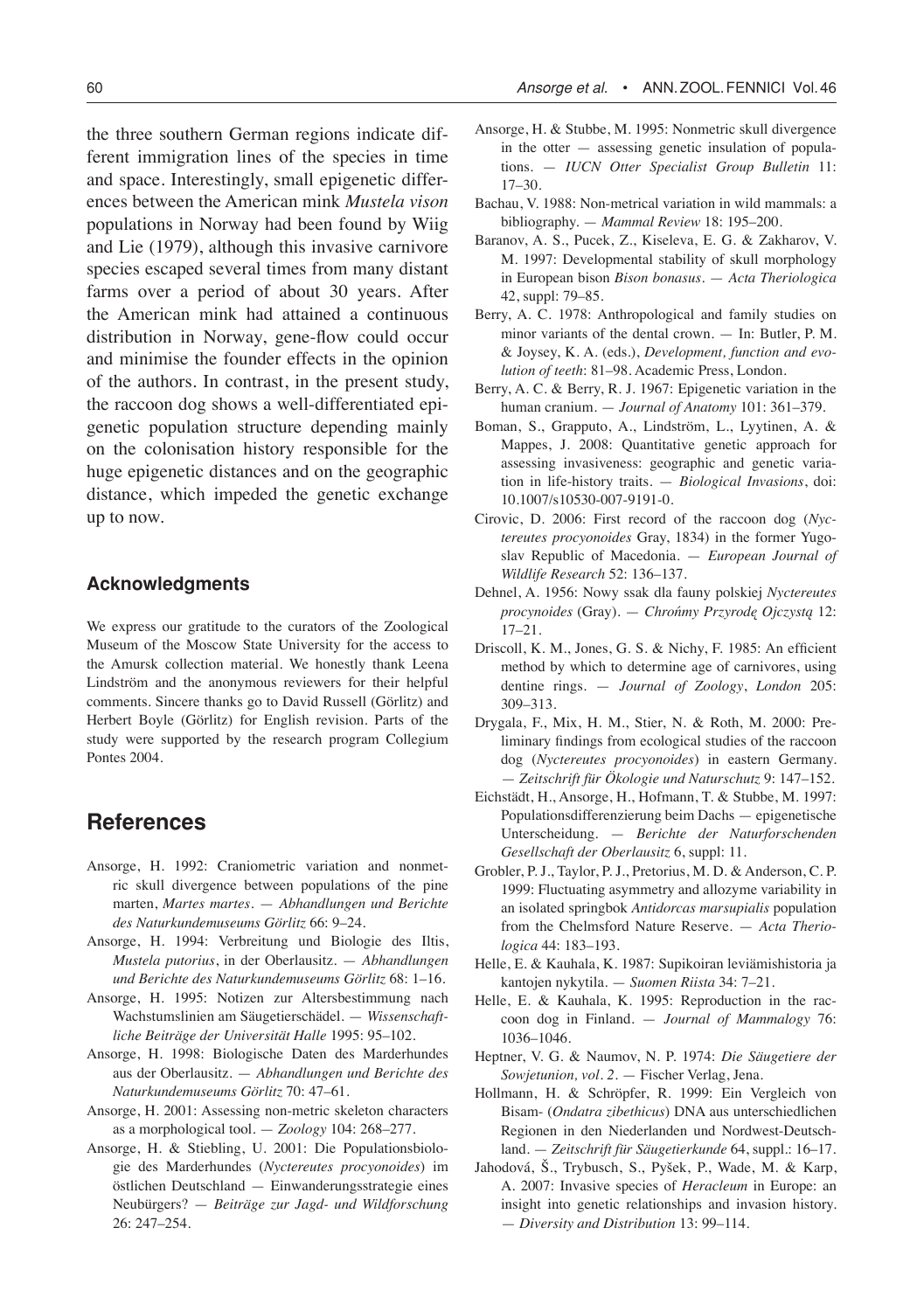- Jędrzejewska, B. & Jędrzejewski, W. 1998: *Predation in vertebrate communities: the Białowieża Primeval Forest as a case study*. — Ecological Studies 135, Springer Verlag, Berlin Heidelberg New York.
- Jeschke, J. M. & Strayer, D. L. 2006: Determinants of vertebrate invasion success in Europe and North America. — *Global Change Biology* 12: 1608–1619.
- Judin, W. G. [Юдин, В. Г.] 1977: [*The raccoon dog of the Primorje and the Amur region*]. — Nauka, Moskva. [In Russian].
- Kauhala, K. 1996: Reproductive strategies of the raccoon dog and the red fox in Finland. — *Acta Theriologica* 41: 51–58.
- Kauhala, K. & Helle, E. 1990: Age determination of the raccoon dog in Finland. — *Acta Theriologica* 35: 321–329.
- Kauhala, K. & Saeki, M. 2004: Raccoon dogs. In: Sillero-Zubiri, C., Hoffmann, M. & Macdonald, D. W. (eds.), *Canids: foxes, wolves, jackals and dogs. Status survey and conservation action plan*: 136–142. IUCN/SSC Canid Specialist Group, Gland Cambridge.
- Kowalczyk, R., Zalewski, A., Jędrzejewska, B. & Jędrzejewski, W. 2003: Spatial organization and demography of badgers *Meles meles* in Białowieża Forest (Poland) and the influence of earthworms on badger densities in Europe. — *Canadian Journal of Zoology* 81: 74–87.
- Kruska, D. & Schreiber, A. 1999: Comparative morphometrical and biochemical-genetic investigations in wild and ranch mink (*Mustela vison* : Carnivora : Mammalia) — *Acta Theriologica* 44: 377–392.
- Lavrov, N. P. [Лавров, Н. П.] 1971: [The results of the introductions of the raccoon dog (*Nyctereutes procyonoides*) in different provinces in the USSR]. — *Trudy Katedry Biologii, Moskovskii Gosudarstvennyi Zaochnyi Pedagogicheskij Institut* 29: 101–160. [In Russian].
- Lindeman, H. R., Merenda, P. F. & Gold, R. 1980: *Introduction to bivariate and multivariate analysis*. — Scott, Foresman & Co., New York.
- Monakhov, V. G. 2001: Phenetic analysis of aboriginal and introduced populations of sable (*Martes zibellina*) in Russia. — *Russian Journal of Genetics* 37: 1074–1081.
- Multrus, F. & Lucyga, D. 1996: *Einführung in Statistica*. — Lucius & Lucius, Stuttgart.
- Nasimovich, A. A. [Насимович, А. А.] 1984: [Ecological aspects of acclimatization of the raccoon dog in the European part of the USSR]. — *Bulletin of Moscow Society of Naturalists, Biological series* 89: 8–19. [In Russian].
- Nowak, E. 1984: Verbreitungs- und Bestandsentwicklung des Marderhundes, *Nyctereutes procyonoides* (Gray, 1834) in Europa. — *Zeitschrift für Jagdwissenschaft* 30: 137–154.
- Nowak, E. 1993: *Nyctereutes procyonoides* Gray, 1834 Marderhund. — In: Niethammer, J. & Krapp, F. (eds.), *Handbuch der Säugetiere Europas, Bd. 5/2*: 213–248. Aula-Verlag, Wiesbaden.
- Nowak, E. & Pielowski, Z. 1964: Die Verbreitung des Marderhundes in Polen im Zusammenhang mit seiner Einbürgerung und Ausbreitung in Europa. — *Acta Theriologica* 9: 81–110.

Pankakoski, E. 1985: Epigenetic asymmetry as an ecological

indicator in muskrats. — *Journal of Mammalogy* 66: 52–57.

- Pankakoski, E. & Hanski, I. 1989: Metrical and non-metrical skull traits of the common shrew *Sorex araneus* and their use in population studies. — *Annales Zoologici Fennici* 26: 433–444.
- Pertoldi, C., Loeschcke, V., Braun, A., Madsen, A. B. & Randi, E. 2000: Craniometrical variability and developmental stability. Two useful tools for assessing the population viability of Eurasian otter (*Lutra lutra*) populations in Europe. — *Biological Journal of the Linnean Society* 70: 309–323.
- Pertoldi, C., Loeschcke, V., Madsen, A. B. & Randi, E. 1997: Developmental stability in the Eurasian Otter (*Lutra lutra*) in Denmark. — *Annales Zoologici Fennici* 34: 187–196.
- Pertoldi, C., Madsen, A. B., Randi, E., Braun, A. & Loeschcke, V. 1998: Variation of skull morphometry of Eurasian otters (*Lutra lutra*) in Denmark and Germany. — *Annales Zoologici Fennici* 35: 87–94.
- Rohlf, F. J. 1994: *NTSYS-pc. Numerical Taxonomy and Multivariate Analysis System*. — Exeter Software, New York.
- Sjøvold, T. 1977: Non-metrical divergence between skeletal populations. — *Ossa* 4, suppl.: 1–133.
- Smith, M. F. 1981: Relationships between genetic variability and niche dimensions among coexisting species of *Peromyscus*. — *Journal of Mammalogy* 62: 273–285.
- Sorokin, M. G. [Сорокин, М. Г.] 1953: [Acclimatization of the raccoon dog in the Kaliningrad district]. —*Priroda*  6: 106–107. [In Russian].
- Strayer, D. L., Eviner, V. T., Jeschke, J. M. & Pace, M. L. 2006: Understanding the long-term effects of species invasions. — *Trends in Ecology and Evolution* 21: 645–651.
- Stubbe, M. 1989: Neue Erkenntnisse zur Verbreitung und Ökologie des Marderhundes *Nyctereutes procyonoides* (Gray, 1834) in der DDR. — *Beiträge zur Jagd- und Wildforschung* 16: 261–267.
- Suchentrunk, F., Ansorge, H., Stier, N. & Nitze, M. 2002: First account on allozymic variability of raccoon dogs, *Nyctereutes procyonoides*, immigrating into central Europe. — *Mammalian Biology* 67, suppl.: 37–38.
- Suchentrunk, F., Hartl. G. B., Flux, J. E. C., Parkes, J., Haiden, A. & Tapper, S. 1998: Allozyme heterozygosity and fluctuating asymmetry in brown hares *Lepus europaeus* introduced to New Zealand: developmental homeostasis in populations with a bottleneck history. — *Acta Theriologica* 43: 35–52.
- Vasilyev, A. G., Bolshakov, V. N., Malafeev, Y. M. & Valyaeva, E. A. [Васильев, А. Г., Большаков, В. Н., Малафеев, Ю. М. & Валяева Е. А.] 1999: [Evolutional and ecological processes in populations of the muskrat during acclimatization under northern conditions]. — *Ekologija* 6: 433–441. [In Russian].
- Weber, E. 1980: *Grundriß der Biologischen Statistik.* Fischer Verlag, Jena.
- Weber, J. M., Fresard, D., Capt, S. & Noel, C. 2004: First records of raccoon dog, *Nyctereutes procyonoides* (Gray, 1834), in Switzerland. — *Revue suisse de Zoologie* 111: 935–940.